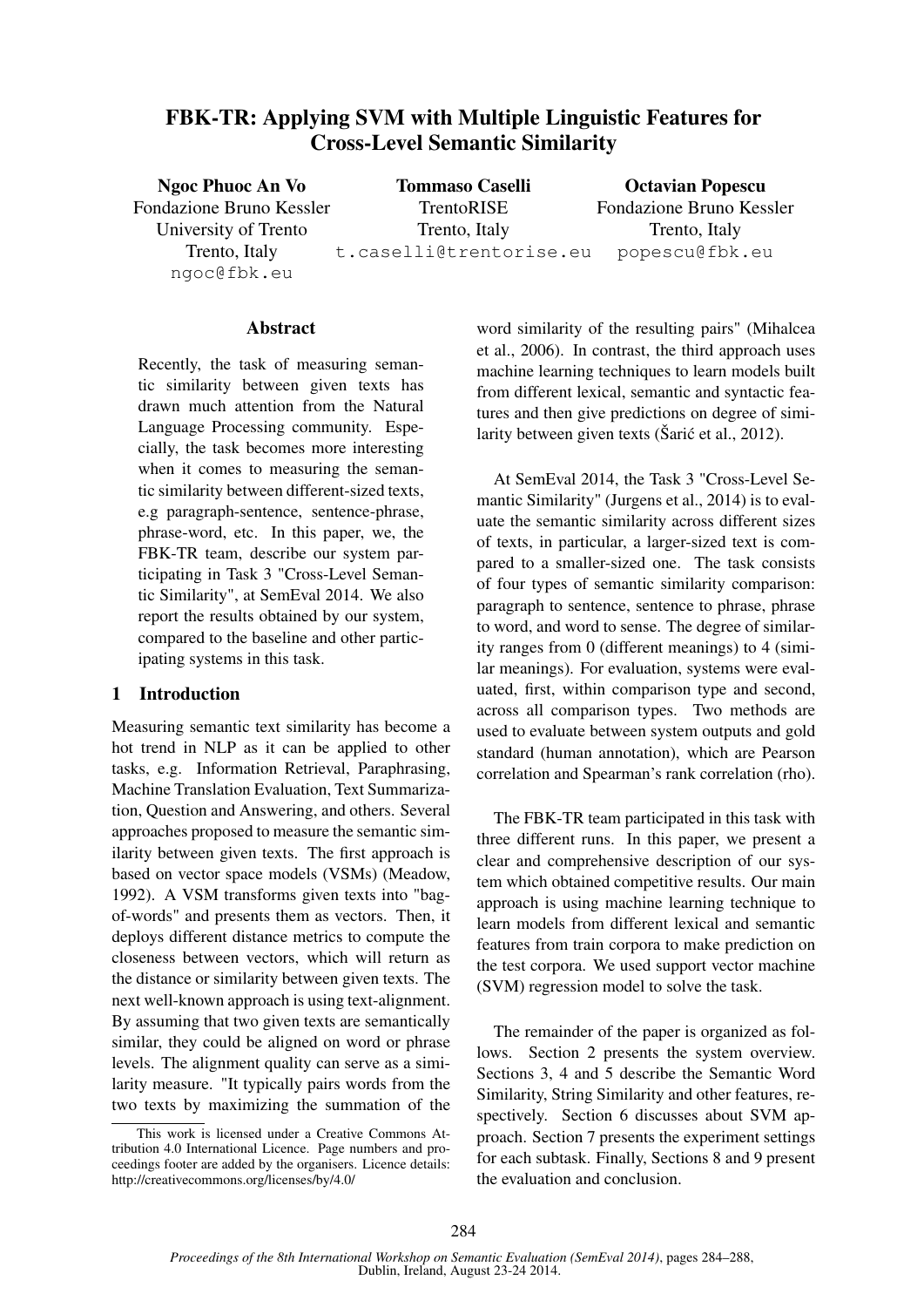

Figure 1: System Overview.

### 2 System Overview

Our system was built on different linguistic features as shown in Figure 1. By constructing a pipeline system, each linguistic feature can be used independently or together with others to measure the semantic similarity of given texts as well as to evaluate the significance of each feature to the accuracy of system's predictions. On top of this, the system is expandable and scalable for adopting more useful features aiming for improving the accuracy.

### 3 Semantic Word Similarity Measures

At the lexical level, we built a simple, yet effective Semantic Word Similarity model consisting of three components: WordNet similarity, Wikipedia relatedness and Latent Semantic Analysis (LSA). These components played important and complimentary roles to each other.

#### 3.1 Data Processing

We used the TreeTagger tool (Schmid, 1994) to extract Part-of-Speech (POS) from each given text, then tokenize and lemmatize it. On the basis of the POS tags, we only picked lemmas of content words (Nouns and Verbs) from the given texts and then paired them up regarding to similar POS tags.

### 3.2 WordNet Similarity and Levenshtein **Distance**

WordNet (Fellbaum, 1999) is a lexical database for the English language in which words are grouped into sets of synonyms (namely synsets,

each expressing a distinct concept) to provide short, general definitions, and record the various semantic relations between synsets. We used Perdersen's package WordNet:Similarity (Pedersen et al., 2004) to obtain similarity scores for the lexical items covered in WordNet. Similarity scores have been computed by means of the Lin measure (Lin, 1998). The Lin measure is built on Resnik's measure of similarity (Resnik, 1995):

$$
Sim_{lin} = \frac{2 * IC(LCS)}{IC(concept_1) + IC(concept_2)}
$$
 (1)

where *IC(LCS)* is the information content *(IC)* of the least common subsumer *(LCS)* of two concepts.

To overcome the limit in coverage of WordNet, we applied the Levenshtein distance (Levenshtein, 1966). The distance between two words is defined by the minimum number of operations (insertions, deletions and substitutions) needed to transform one word into the other.

#### 3.3 Wikipedia Relatedness

Wikipedia Miner (Milne and Witten, 2013) is a Java-based package developed for extracting semantic information from Wikipedia. Through our experiments, we observed that Wikipedia relatedness plays an important role for providing extra information to measure the semantic similarity between words. We used the package Wikipedia Miner from University of Waikato (New Zealand) to extract additional relatedness scores between words.

#### 3.4 Latent Semantic Analysis (LSA)

We also took advantage from corpus-based approaches to measure the semantic similarity between words by using Latent Semantic Analysis (LSA) technique (Landauer et al., 1998). LSA assumes that similar and/or related words in terms of meaning will occur in similar text contexts. In general, a LSA matrix is built from a large corpus. Rows in the matrix represent unique words and columns represent paragraphs or documents. The content of the matrix corresponds to the word count per paragraph/document. Matrix size is then reduced by means of Single Value Decomposition (SVD) technique. Once the matrix has been obtained, similarity and/or relatedness between the words is computed by means of cosine values (scaled between 0 and 1) for each word vector in the matrix. Values close to 1 are assumed to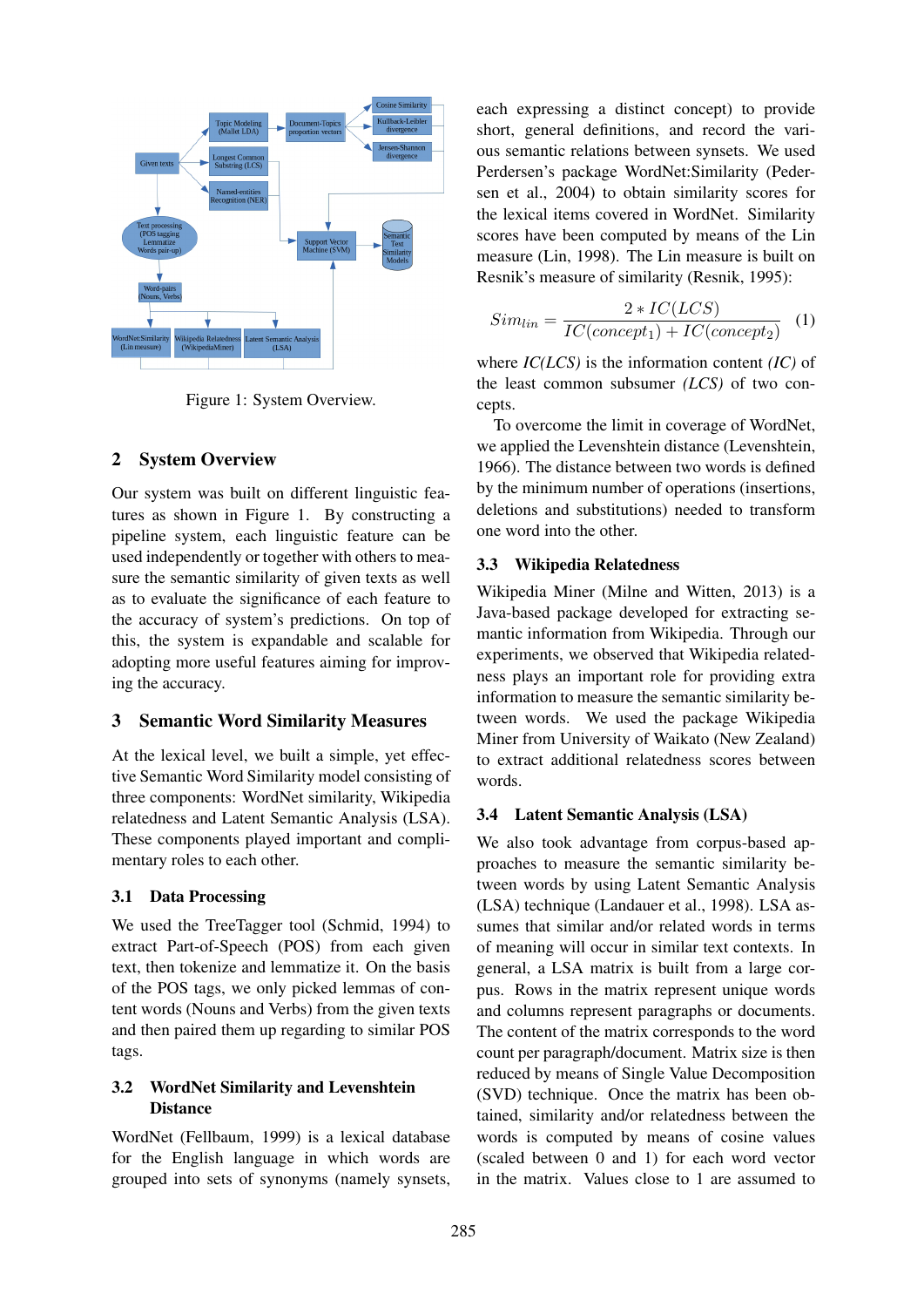be very similar/related, otherwise dissimilar. We trained our LSA model on the British National Corpus (BNC)  $<sup>1</sup>$  and Wikipedia  $<sup>2</sup>$  corpora.</sup></sup>

## 4 String Similarity Measures

The Longest Common Substring (LCS) is the longest string in common between two or more strings. Two given texts are considered similar if they are overlapping/covering each other (e.g sentence 1 covers a part of sentence 2, or otherwise). We implemented a simple algorithm to extract the LCS between two given texts. Then we divided the LCS length by the product of normalized lengths of two given texts and used it as a feature.

### 4.1 Analysis Before and After LCS

After extracting the LCS between two given texts, we also considered the similarity for the parts before and after the LCS. The similarity between the text portions before and after the LSC has been obtained by means of the Lin measure and the Levenshtein distance.

## 5 Other Features

To take into account other levels of analysis for semantic similarity between texts, we extended our features by means of topic modeling and Named Entities.

### 5.1 Topic Modeling (Latent Dirichlet Allocation - LDA)

Topic modeling is a generative model of documents which allows to discover topics embedded in a document collection and their balance in each document. If two given texts are expressing the same topic, they should be considered highly similar. We applied topic modeling, particularly, Latent Dirichlet allocation (LDA) (Blei et al., 2003) to predict the topics expressed by given texts.

The MALLET topic model package (McCallum, 2002) is a Java-based tool used for inferring hidden "topics" in new document collections using trained models. We used Mallet topic modeling tool to build different models using BNC and Wikipedia corpora.

We noticed that, in LDA, the number of topics plays an important role to fine grained predictions. Hence, we built different models for different numbers of topics, from minimum 20 topics to

maximum 500 topics (20, 50, 100, 150, 200, 250, 300, 350, 400, 450 and 500). From the proportion vectors (distribution of documents over topics) of given texts, we applied three different measures to compute the distance between each pair of texts, which are Cosine similarity, Kullback-Leibler and Jensen-Shannon divergences (Gella et al., 2013).

## 5.2 Named-Entity Recognition (NER)

NER aims at identifying and classifying entities in a text with respect to a predefined set of categories such as person names, organizations, locations, time expressions, quantities, monetary values, percentages, etc. By exploring the training set, we observed that there are lot of texts in this task containing named entities. We deployed the Stanford Named Entity Recognizer tool (Finkel et al., 2005) to extract the similar and overlapping named entities between two given texts. Then we divided the number of similar/overlapping named entities by the sum length of two given texts.

## 6 Support Vector Machines (SVMs)

Support vector machine (SVM) (Cortes and Vapnik, 1995) is a type of supervised learning approaches. We used the LibSVM package (Chang and Lin, 2011) to learn models from the different linguistic features described above. However, in SVM the problem of finding optimal kernel parameters is critical and important for the learning process. Hence, we used practical advice (Hsu et al., 2003) for data scaling and a grid-search process for finding the optimal parameters (C and gamma) for building models. We trained the SVM models in a regression framework.

## 7 Experiment Settings

For subtasks paragraph-to-sentence and sentenceto-phrase, since the length between two units is completely different, we decided, first to apply topic model to identify if two given texts are expressing a same topic. Furthermore, named entities play an important role in these subtasks. However, as there are many named entities which are not English words and cannot be identified by the NER tool, we developed a program to detect and identify common words occurring in both given texts. Then we continued to extract other lexical and semantic features to measure the similarity be-

<sup>1</sup> http://www.natcorp.ox.ac.uk

 $^{2}$ http://en.wikipedia.org/wiki/Wikipedia:Database\_download tween the two texts.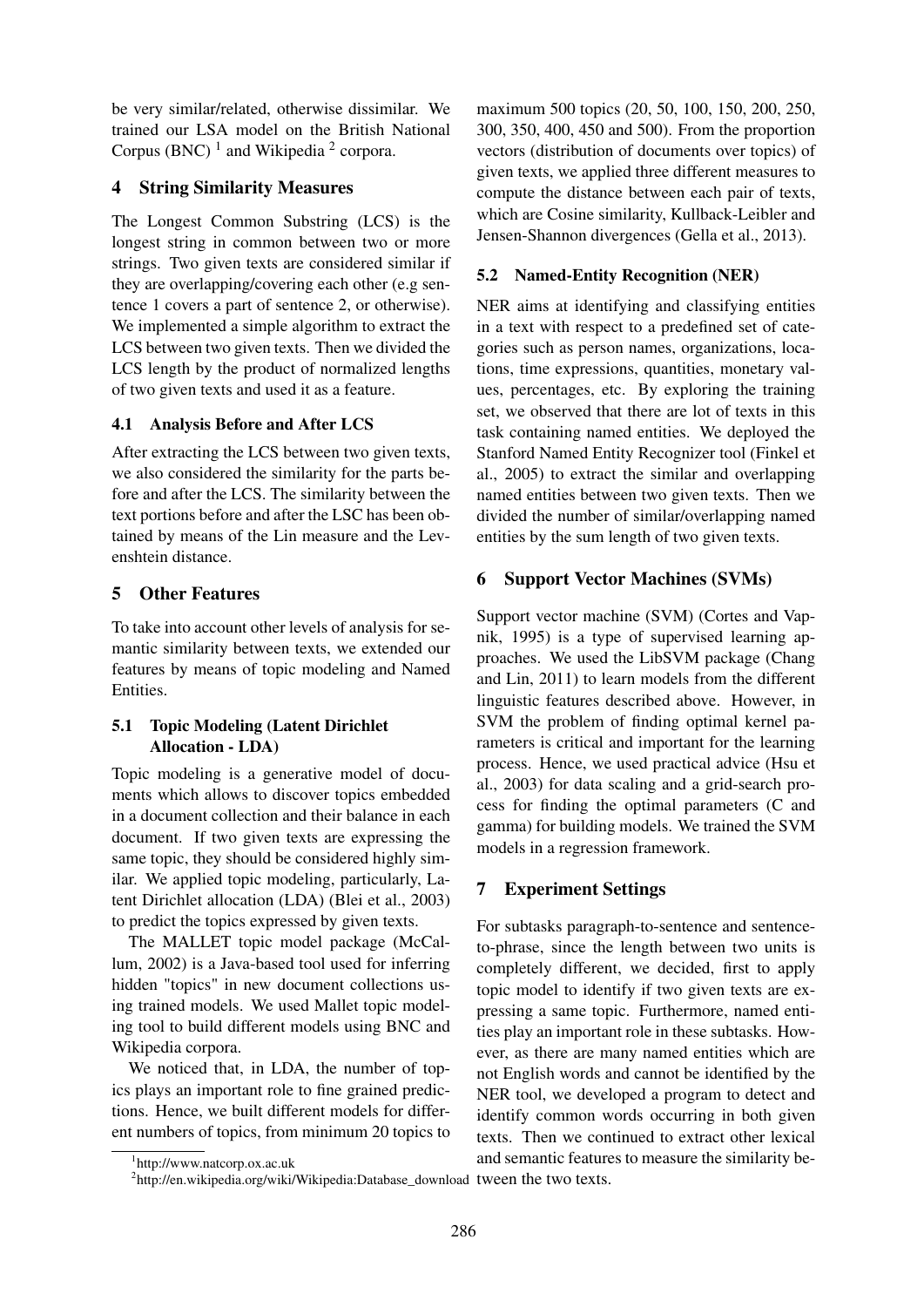| Team                        | Para2Sent | Para2Sent  |
|-----------------------------|-----------|------------|
|                             | (Pearson) | (Spearman) |
| UNAL-NLP, run2 (ranked 1st) | 0.837     | 0.820      |
| ECNU, run1(ranked 1st)      | 0.834     | 0.821      |
| FBK-TR, run2                | 0.77      | 0.775      |
| FBK-TR, run3                | 0.759     | 0.770      |
| FBK-TR, run1                | 0.751     | 0.759      |
| Baseline (LCS)              | 0.527     | 0.613      |

Table 1: Results for paragraph-to-sentence.

| Team                     | Sent2Phr  | Sent2Phr   |
|--------------------------|-----------|------------|
|                          |           |            |
|                          | (Pearson) | (Spearman) |
| Meerkat_Mafia,           | 0.777     | 0.760      |
| SuperSaiyan (ranked 1st) |           |            |
| FBK-TR, run3             | 0.702     | 0.695      |
| FBK-TR, run1             | 0.685     | 0.681      |
| FBK-TR, run2             | 0.648     | 0.642      |
| Baseline (LCS)           | 0.562     | 0.626      |

Table 2: Results for sentence-to-phrase.

For the subtask word-to-sense, we used the Semantic Word Similarity model which consists of three components: WordNet similarity, Wikipedia relatedness and LSA similarity (described in section 3). For phrase-to-word, we extracted all glosses of the given word, then computed the similarity between the given phrase and each extracted gloss. Finally, we selected the highest similarity score for result.

### 8 Evaluations

As a result, we report our performance in the four subtasks as follows.

### 8.1 Subtasks: Paragraph-to-Sentence and Sentence-to-Phrase

The evaluation results using Pearson and Spearman correlations show the difference between our system and best system in these two subtasks in the Tables 1 and 2.

| Team              | Para2Sent | Sent2Phr | Phr <sub>2</sub> Word | Word2Sens | Sum   |
|-------------------|-----------|----------|-----------------------|-----------|-------|
| <b>SimCompass</b> | 0.811     | 0.742    | 0.415                 | 0.356     | 2.324 |
| (ranked 1st)      |           |          |                       |           |       |
| <b>FRK-TR</b>     | 0.759     | 0.702    | 0.305                 | 0.155     | 1.95  |
| <b>Baseline</b>   | 0.527     | 0.562    | 0.165                 | 0.109     | .363  |

Table 3: Overall result using Pearson.

| Team              | Para2Sent | Sent2Phr | Phr2Word | Word2Sens | Sum   |
|-------------------|-----------|----------|----------|-----------|-------|
| <b>SimCompass</b> | 0.801     | 0.728    | 0.424    | 0.344     | 2.297 |
| (ranked 1st)      |           |          |          |           |       |
| <b>FBK-TR</b>     | 0.770     | 0.695    | 0.298    | 0.150     | 1.913 |
| <b>Baseline</b>   | 0.613     | 0.626    | 0.162    | 0.130     | 1.528 |

Table 4: Overall result using Spearman.

### 8.2 Subtasks: Phrase-to-Word and Word-to-Sense

Even though we did not submit the results as they looked very low, we report the scores for the phrase-to-word and word-to-sense subtasks. In the phrase-to-word subtask, we obtained a Pearson score of 0.305 and Spearman value of 0.298. As for the word-to-sense subtask, we scored 0.155 for Pearson and 0.150 for Spearman.

Overall, with the submitted results for two subtasks described in Section 8.1, our system's runs ranked 20th, 21st and 22nd among 38 participating systems. However, by taking into account the un-submitted results for the two other subtasks, our best run obtained 1.95 (Pearson correlation) and 1.913 (Spearman correlation), which can be ranked in the top 10 among 38 systems (figures are reported in Table 3 and 4).

### 9 Conclusions and Future Work

In this paper, we describe our system participating in the Task 3, at SemEval 2014. We present a compact system using machine learning approach (particularly, SVMs) to learn models from a set of lexical and semantic features to predict the degree of similarity between different-sized texts. Although we only submitted the results for two out of four subtasks, we obtained competitive results among the other participants. For future work, we are planning to increase the number of topics in LDA, as more fine-grained topics should allow predicting better similarity scores. Finally, we will investigate more on the use of syntactic features.

#### References

- David M Blei, Andrew Y Ng, and Michael I Jordan. 2003. Latent Dirichlet Allocation. *The Journal of Machine Learning research*, 3:993–1022.
- Chih-Chung Chang and Chih-Jen Lin. 2011. LIB-SVM: A Library for Support Vector Machines. *ACM Transactions on Intelligent Systems and Technology (TIST)*, 2(3):27.

Corinna Cortes and Vladimir Vapnik. 1995. Support-